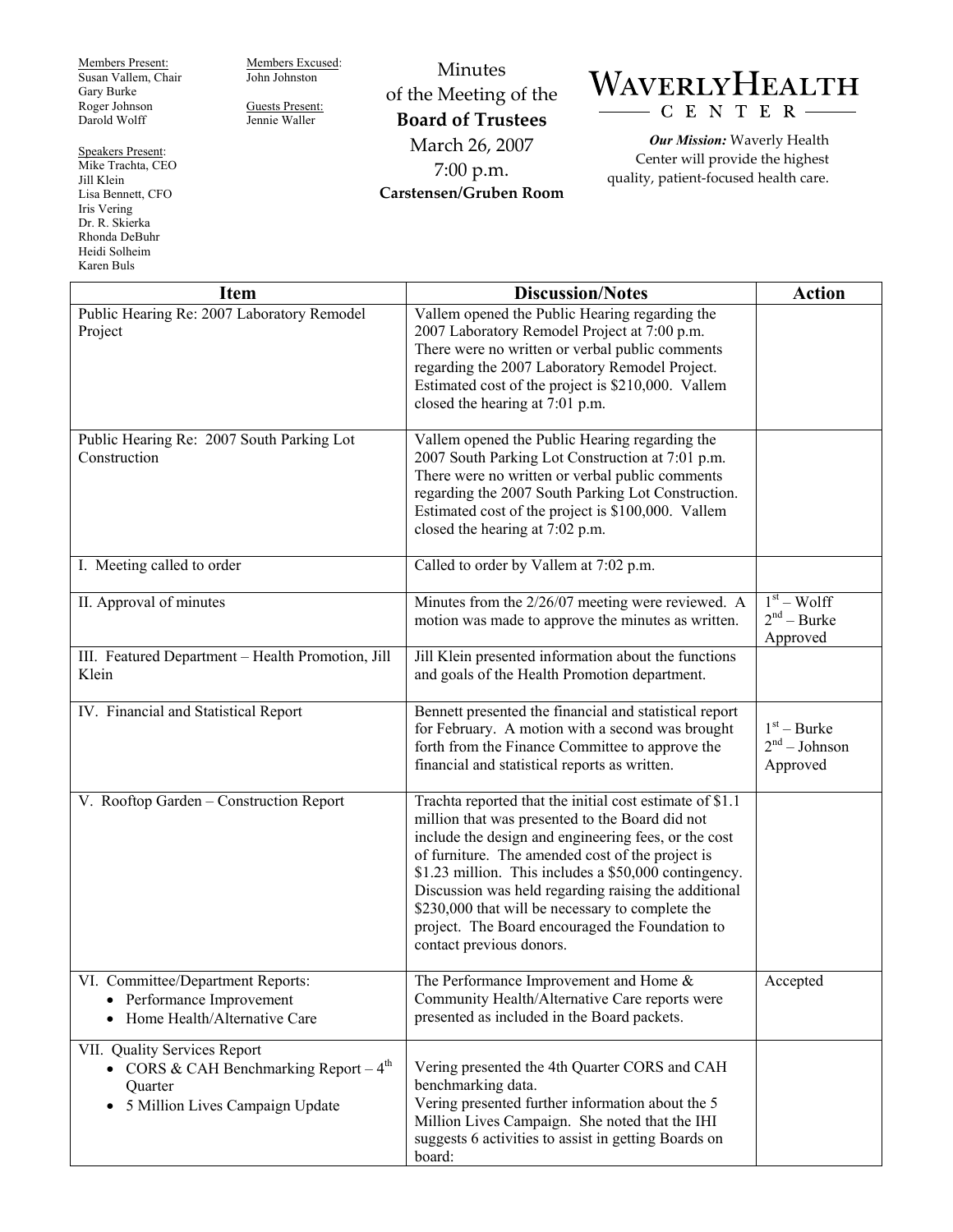|                                                                                                   | <b>Setting Aims</b><br>$\bullet$<br>Getting Data & Hearing Stories<br>Establish & Monitor System Level<br>Measures<br>Changing the Environment, Policies, &<br>Culture<br>Learning<br><b>Establish Executive Accountability</b><br>Vering gave examples of how WHC is already<br>participating in many of these activities, and she<br>presented information on future plans to increase<br>Board involvement.                                                                                                                                                                                                                                                                                                                                                                                                                                                                                                                                                                                                                                                                                                                                                                                                                                                                                                    |                                              |
|---------------------------------------------------------------------------------------------------|-------------------------------------------------------------------------------------------------------------------------------------------------------------------------------------------------------------------------------------------------------------------------------------------------------------------------------------------------------------------------------------------------------------------------------------------------------------------------------------------------------------------------------------------------------------------------------------------------------------------------------------------------------------------------------------------------------------------------------------------------------------------------------------------------------------------------------------------------------------------------------------------------------------------------------------------------------------------------------------------------------------------------------------------------------------------------------------------------------------------------------------------------------------------------------------------------------------------------------------------------------------------------------------------------------------------|----------------------------------------------|
| VIII. C.E.O.'s Report<br>• 2007 Laboratory Remodel Project<br>2007 South Parking Lot Construction | Trachta presented a resolution adopting plans,<br>specifications, form of contract, estimated cost for<br>the 2007 Laboratory Remodel Project and the 2007<br>South Parking Lot Construction and adopting notice<br>to bidders and ordering the administrator to publish<br>notice to bidder and fixing a date for receiving same.<br>A motion was made to adopt the resolution as<br>presented.<br>Trachta reported that we will be celebrating Doctor's<br>Day with a special breakfast for the Active Medical<br>Staff on Friday, March $30th$ from $7:30 - 9:00$ a.m. in<br>the Centennial Pavilion Conference Room near the<br>Med/Surg Nursing station. Board members are<br>encouraged to attend to express appreciation for the<br>commitment of our Active Medical Staff.<br>Trachta reported that the search firm Arthur Marshall<br>has been secured to aid in the General Surgeon<br>recruitment process.<br>Trachta announced that he will be meeting with the<br>Butler County Supervisors regarding ambulance<br>coverage issues.<br>Trachta reported that the IT vendor selection process<br>is continuing. Site visits have been scheduled for the<br>two enterprise software vendors - McKesson &<br>Meditect. A proposal for vendor selection will likely<br>be presented to the Board in May. | $1st - Burke$<br>$2nd - Johnson$<br>Approved |
| IX. Medical Staff Report                                                                          | Dr. Skierka reported the following information from<br>the 3/16 meeting of the Executive Committee of the<br>Medical Staff:<br>**We are still actively recruiting for a General<br>Surgeon to replace Dr. Beaty, and for a Non-Invasive<br>Cardiologist. The Board Certified ER physician that<br>was interested in coming to WHC has accepted a<br>faculty position at the University of Iowa.<br>**Dr. Poock has been working with the lab manager<br>to update the cardiac panel series.<br>**Dr. Warne is working with the ER physicians to<br>obtain more accurate reporting of post-surgical<br>infections.<br>**Dr. Poock, Jen Westendorf, and Roxanne Mills<br>met with staff from Bremwood to clarify treatment<br>protocols in the Emergency Department.                                                                                                                                                                                                                                                                                                                                                                                                                                                                                                                                                |                                              |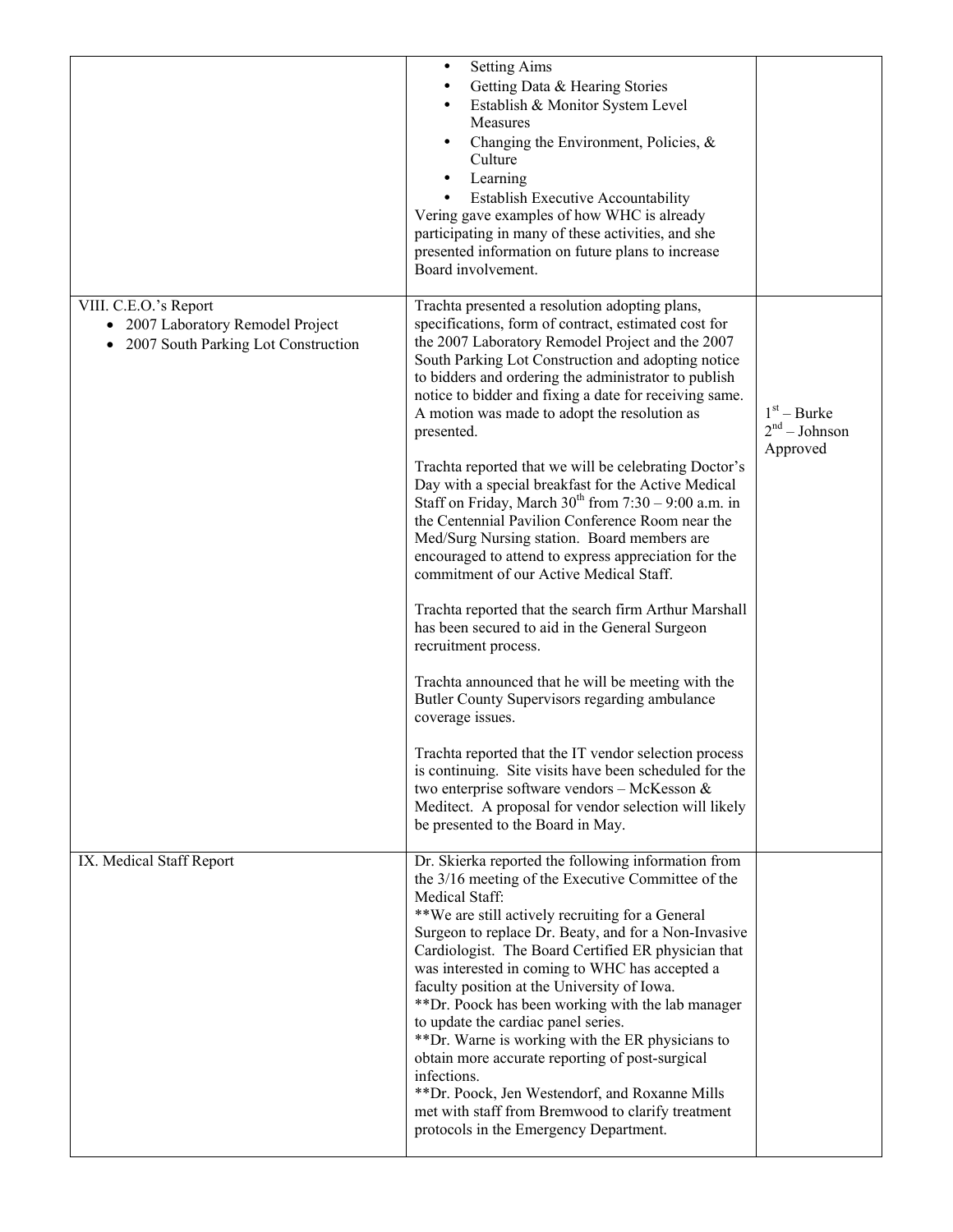| X. Service Excellence Update                                                                                                                                                                                                                                                                           | DeBuhr reported that we are in our last week of<br>Service Excellence workshops. The workshops,<br>which are taught by Service Excellence Advisors<br>(SEA's) to their peers, have been very well received.<br>DeBuhr announced that the SEA's will start<br>facilitating Do-It Meetings in May.<br>Solheim reported that we will be having a Service<br>Summit on April $10^{th}$ at 3:00 p.m. at the Janesville<br>Riviera Roose. This will be a celebration of our<br>Service Excellence accomplishments thus far. The<br>Board is encouraged to attend the Service Summit<br>and the SEA party that will follow at 4:30 p.m. in the<br>same location. |                                                       |
|--------------------------------------------------------------------------------------------------------------------------------------------------------------------------------------------------------------------------------------------------------------------------------------------------------|-----------------------------------------------------------------------------------------------------------------------------------------------------------------------------------------------------------------------------------------------------------------------------------------------------------------------------------------------------------------------------------------------------------------------------------------------------------------------------------------------------------------------------------------------------------------------------------------------------------------------------------------------------------|-------------------------------------------------------|
| XI. Old Business                                                                                                                                                                                                                                                                                       | None.                                                                                                                                                                                                                                                                                                                                                                                                                                                                                                                                                                                                                                                     |                                                       |
| XII. New Business<br>• Set Public Hearing Regarding Lease of<br>Golf Course Property to City                                                                                                                                                                                                           | A motion was made to set the public hearing for the<br>Lease of Hospital Property to City. The Public<br>Hearing will be scheduled for April 23, 2007.                                                                                                                                                                                                                                                                                                                                                                                                                                                                                                    | $1st - Wolf$<br>2 <sup>nd</sup> – Johnson<br>Approved |
| New Appointments to Medical Staff:<br>$\bullet$<br>Darron Cutler, D.O. - Courtesy,<br>Family Practice, Family Medicine of<br>Cedar Valley<br>Reappointment to Medical Staff:<br>Terrie Thurm, ARNP - Active<br>Ancillary, OB-Gyn, WHC                                                                  | Trachta presented the new appointment,<br>reappointment, provisional to regular appointments,<br>continuation of provisional status, resignation, and<br>expiration of privileges as listed at left. The files<br>have been reviewed by the Executive Committee of<br>the Medical Staff. The Executive Committee<br>recommends approval. A motion was made to<br>approve the items as individually considered and<br>recommended by the Executive Committee of the<br>Medical Staff.                                                                                                                                                                      | $1st - Burke$<br>$2nd - Wolf$<br>Approved             |
| Provisional to Regular Status on Medical<br>$\bullet$<br>Staff:<br>John Ebensberger, M.D. - Courtesy,<br>٠<br>ER, EPA<br>Rocky Fletcher, CRNA - Active<br>٠<br>Ancillary, Anesthesia, WHC<br>Paulette Jacobson, RN - Ancillary,<br>٠<br>CVMS.<br>Dan Mulholland, M.D. - Consulting,<br>Radiology, CVMS |                                                                                                                                                                                                                                                                                                                                                                                                                                                                                                                                                                                                                                                           |                                                       |
| Continuation of Provisional Status:<br>$\bullet$<br>April Borchardt, D.P.M. - Courtesy,<br>Podiatry Resident, Covenant                                                                                                                                                                                 |                                                                                                                                                                                                                                                                                                                                                                                                                                                                                                                                                                                                                                                           |                                                       |
| Resignations from Medical Staff:<br>٠<br>Qiang Li, M.D. - Consulting,<br>Cardiology, CVMS                                                                                                                                                                                                              |                                                                                                                                                                                                                                                                                                                                                                                                                                                                                                                                                                                                                                                           |                                                       |
| <b>Expiration of Medical Staff Privileges:</b><br>Cathryn Robinson, CRNA - Ancillary,<br>Anesthesia                                                                                                                                                                                                    |                                                                                                                                                                                                                                                                                                                                                                                                                                                                                                                                                                                                                                                           |                                                       |
| New/Revised Policies:<br>$\bullet$<br><b>Emergency Management Plan</b><br>Hospital-wide (Code Yellow)/EOC<br>Incentive Plan/HR<br>٠<br>Kids' Corner Operations/Kids' Corner<br>٠<br>Prophylactic Antibiotic Cache/EOC<br>٠<br>Rapid Response Team/Patient Care                                         | Trachta presented the new/revised policy statements<br>as listed at left, and included in the Board packets.<br>Trachta explained the change to the Incentive Plan<br>which clearly ties the incentive payout to patient<br>satisfaction goals. A motion was made to approve<br>the policies as written and individually considered.                                                                                                                                                                                                                                                                                                                      | $1st - Johnson$<br>$2nd - Wolf$<br>Approved           |